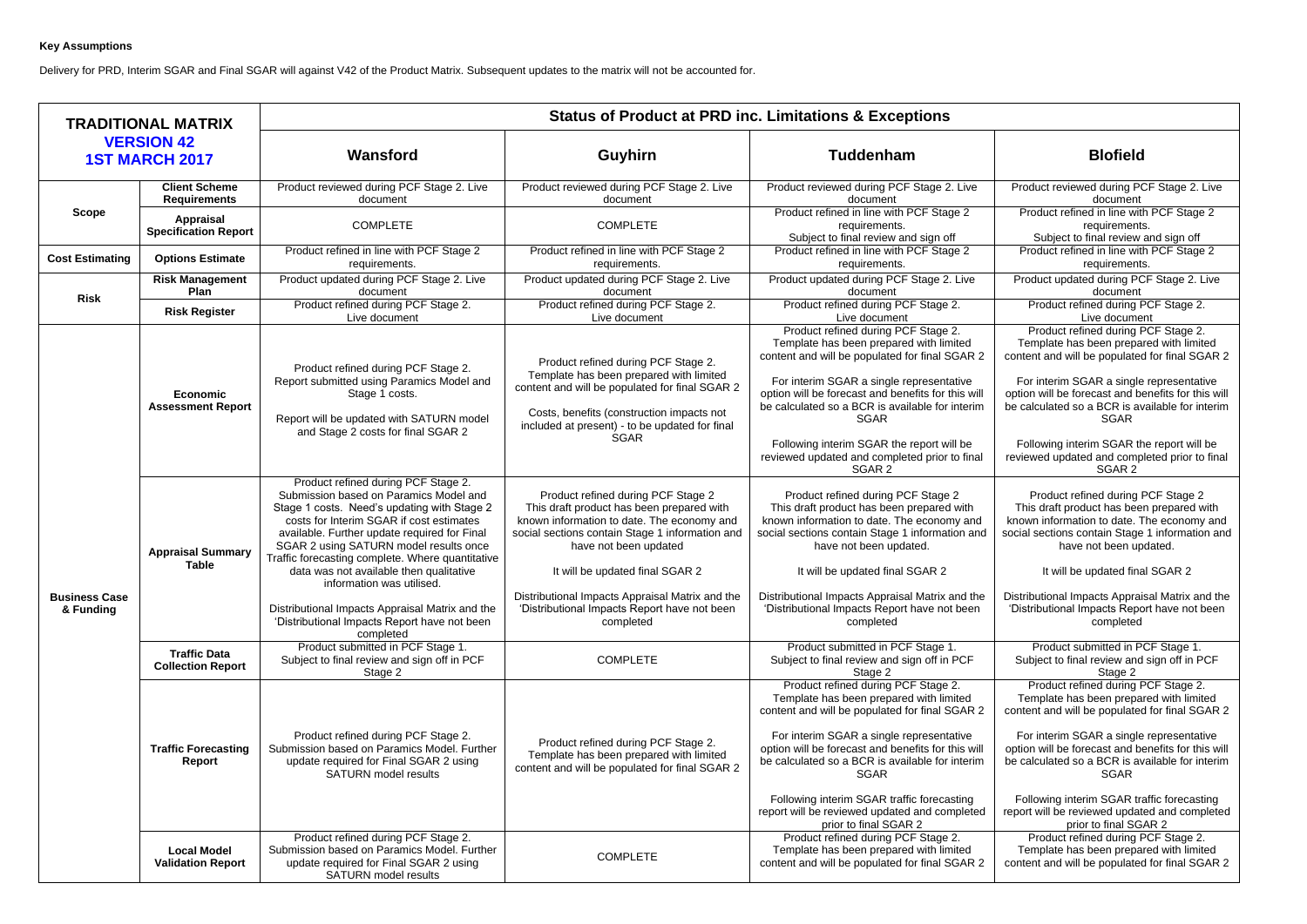| <b>TRADITIONAL MATRIX</b><br><b>VERSION 42</b><br><b>1ST MARCH 2017</b> |                                                                  | <b>Status of Product at PRD inc. Limitations &amp; Exceptions</b>                                                                                                                                                                                        |                                                                                                                                                                                                                                                          |                                                                                                                                                                                                                                                          |                                                                                                                                                                                                                                                          |  |
|-------------------------------------------------------------------------|------------------------------------------------------------------|----------------------------------------------------------------------------------------------------------------------------------------------------------------------------------------------------------------------------------------------------------|----------------------------------------------------------------------------------------------------------------------------------------------------------------------------------------------------------------------------------------------------------|----------------------------------------------------------------------------------------------------------------------------------------------------------------------------------------------------------------------------------------------------------|----------------------------------------------------------------------------------------------------------------------------------------------------------------------------------------------------------------------------------------------------------|--|
|                                                                         |                                                                  | Wansford                                                                                                                                                                                                                                                 | Guyhirn                                                                                                                                                                                                                                                  | <b>Tuddenham</b>                                                                                                                                                                                                                                         | <b>Blofield</b>                                                                                                                                                                                                                                          |  |
|                                                                         |                                                                  |                                                                                                                                                                                                                                                          |                                                                                                                                                                                                                                                          | For interim SGAR a single representative<br>option will be forecast and benefits for this will<br>be calculated so a BCR is available for interim<br><b>SGAR</b>                                                                                         | For interim SGAR a single representative<br>option will be forecast and benefits for this will<br>be calculated so a BCR is available for interim<br><b>SGAR</b>                                                                                         |  |
|                                                                         |                                                                  |                                                                                                                                                                                                                                                          |                                                                                                                                                                                                                                                          | Following interim SGAR traffic forecasting<br>report will be reviewed updated and completed<br>prior to final SGAR 2                                                                                                                                     | Following interim SGAR traffic forecasting<br>report will be reviewed updated and completed<br>prior to final SGAR 2                                                                                                                                     |  |
|                                                                         | <b>Business Case</b>                                             | Product refined in line with PCF Stage 2<br>requirements based on agreement to use<br>Feasibility Report instead of SOBC (for Stages<br>0 and 1). OBC to be produced later in PCF<br>Stage 2 to fully reflect economic status of the<br>Preferred Route. | Product refined in line with PCF Stage 2<br>requirements based on agreement to use<br>Feasibility Report instead of SOBC (for Stages<br>0 and 1). OBC to be produced later in PCF<br>Stage 2 to fully reflect economic status of the<br>Preferred Route. | Product refined in line with PCF Stage 2<br>requirements based on agreement to use<br>Feasibility Report instead of SOBC (for Stages<br>0 and 1). OBC to be produced later in PCF<br>Stage 2 to fully reflect economic status of the<br>Preferred Route. | Product refined in line with PCF Stage 2<br>requirements based on agreement to use<br>Feasibility Report instead of SOBC (for Stages<br>0 and 1). OBC to be produced later in PCF<br>Stage 2 to fully reflect economic status of the<br>Preferred Route. |  |
|                                                                         | Investment<br><b>Submission</b>                                  | This product is an internal funding request<br>facilitator.                                                                                                                                                                                              | This product is an internal funding request<br>facilitator.                                                                                                                                                                                              | This product is an internal funding request<br>facilitator.                                                                                                                                                                                              | This product is an internal funding request<br>facilitator.                                                                                                                                                                                              |  |
|                                                                         | <b>Value Management</b><br><b>Plan</b>                           | Product updated to include the planned<br>approach to PCF Stage 2.                                                                                                                                                                                       | Product updated to include the planned<br>approach to PCF Stage 2.                                                                                                                                                                                       | Product updated to include the planned<br>approach to PCF Stage 2.                                                                                                                                                                                       | Product updated to include the planned<br>approach to PCF Stage 2.                                                                                                                                                                                       |  |
| Value                                                                   |                                                                  | The Product will be further reviewed and<br>updated prior to final PCF Stage 2 SGAR                                                                                                                                                                      | The Product will be further reviewed and<br>updated prior to final PCF Stage 2 SGAR                                                                                                                                                                      | The Product will be further reviewed and<br>updated prior to final PCF Stage 2 SGAR                                                                                                                                                                      | The Product will be further reviewed and<br>updated prior to final PCF Stage 2 SGAR                                                                                                                                                                      |  |
| <b>Management</b>                                                       | <b>Efficiency Register</b>                                       | Product refined during PCF Stage 2.<br>Live document                                                                                                                                                                                                     | Product refined during PCF Stage 2.<br>Live document                                                                                                                                                                                                     | Product refined during PCF Stage 2.<br>Live document                                                                                                                                                                                                     | Product refined during PCF Stage 2.<br>Live document                                                                                                                                                                                                     |  |
|                                                                         | <b>Value Management</b><br><b>Workshop Report</b>                | Product to be produced prior to final PCF Stage<br>2 SGAR                                                                                                                                                                                                | Product to be produced prior to final PCF Stage<br>2 SGAR                                                                                                                                                                                                | Product to be produced prior to final PCF Stage<br>2 SGAR                                                                                                                                                                                                | Product to be produced prior to final PCF Stage<br>2 SGAR                                                                                                                                                                                                |  |
|                                                                         |                                                                  | Product produced in PCF Stage 2<br>This is a draft document for interim SGAR                                                                                                                                                                             |                                                                                                                                                                                                                                                          | Product produced in PCF Stage 2<br>This is a draft document for interim SGAR                                                                                                                                                                             | Product produced in PCF Stage 2<br>This is a draft document for interim SGAR                                                                                                                                                                             |  |
|                                                                         | <b>Scheme</b><br><b>Assessment Report</b>                        | Document currently includes information based<br>on the TAR produced for Stage 1 and<br>commentary on the Public Consultation                                                                                                                            | Product produced in PCF Stage 2<br>This is a draft document for interim SGAR<br>Document currently includes information based                                                                                                                            | Document currently includes information based<br>on the TAR produced for Stage 1 and<br>commentary on the Public Consultation                                                                                                                            | Document currently includes information based<br>on the TAR produced for Stage 1 and<br>commentary on the Public Consultation                                                                                                                            |  |
|                                                                         |                                                                  | The later assessment sections on the 3 options<br>will be added to with additional content and<br>review following the interim SGAR 2 (including<br>cost estimate information)                                                                           | on the TAR produced for Stage 1 and<br>commentary on the Public Consultation<br>The document will be updated and completed<br>prior to the final SGAR 2.                                                                                                 | will be added to with additional content and<br>review following the interim SGAR 2 (including<br>cost estimate information)                                                                                                                             | The later assessment sections on the 4 options   The later assessment sections on the 4 options<br>will be added to with additional content and<br>review following the interim SGAR 2 (including<br>cost estimate information)                          |  |
|                                                                         |                                                                  | The document will be updated and completed<br>prior to the final SGAR 2.                                                                                                                                                                                 |                                                                                                                                                                                                                                                          | The document will be updated and completed<br>prior to the final SGAR 2.                                                                                                                                                                                 | The document will be updated and completed<br>prior to the final SGAR 2.                                                                                                                                                                                 |  |
| <b>Specification</b>                                                    | <b>Report on Public</b><br><b>Consultation</b>                   | Product produced in PCF Stage 2<br>This is a draft document for interim SGAR                                                                                                                                                                             | Product produced in PCF Stage 2<br>This is a draft document for interim SGAR                                                                                                                                                                             | Product produced in PCF Stage 2<br>This is a draft document for interim SGAR                                                                                                                                                                             | Product produced in PCF Stage 2<br>This is a draft document for interim SGAR                                                                                                                                                                             |  |
| <b>Requirements &amp;</b><br>Design                                     |                                                                  | Following interim SGAR the document will be<br>reviewed, updated and completed prior to final<br>SGAR 2                                                                                                                                                  | Following interim SGAR the document will be<br>reviewed, updated and completed prior to final<br>SGAR 2                                                                                                                                                  | Following interim SGAR the document will be<br>reviewed, updated and completed prior to final<br>SGAR 2                                                                                                                                                  | Following interim SGAR the document will be<br>reviewed, updated and completed prior to final<br>SGAR <sub>2</sub>                                                                                                                                       |  |
|                                                                         |                                                                  | Appendices have not been included with this<br>submission but will be available for final<br>submission.                                                                                                                                                 | Appendices have not been included with this<br>submission but will be available for final<br>submission.                                                                                                                                                 | Appendices have not been included with this<br>submission but will be available for final<br>submission.                                                                                                                                                 | Appendices have not been included with this<br>submission but will be available for final<br>submission.                                                                                                                                                 |  |
|                                                                         |                                                                  | Data from Dialogue by Design is at this stage<br>draft only, to be finalised before final SGAR.                                                                                                                                                          | Data from Dialogue by Design is at this stage<br>draft only, to be finalised before final SGAR.                                                                                                                                                          | Data from Dialogue by Design is at this stage<br>draft only, to be finalised before final SGAR.                                                                                                                                                          | Data from Dialogue by Design is at this stage<br>draft only, to be finalised before final SGAR.                                                                                                                                                          |  |
|                                                                         |                                                                  | Final Conclusions / Recommendations will be<br>completed before Interim & Final SGAR                                                                                                                                                                     | Final Conclusions / Recommendations will be<br>completed before Interim & Final SGAR                                                                                                                                                                     | Final Conclusions / Recommendations will be<br>completed before Interim & Final SGAR                                                                                                                                                                     | Final Conclusions / Recommendations will be<br>completed before Interim & Final SGAR                                                                                                                                                                     |  |
|                                                                         | <b>Tunnel Design</b><br><b>Authority Report</b><br>(Tunnel Only) | <b>NOT REQUIRED</b>                                                                                                                                                                                                                                      | <b>NOT REQUIRED</b>                                                                                                                                                                                                                                      | <b>NOT REQUIRED</b>                                                                                                                                                                                                                                      | <b>NOT REQUIRED</b>                                                                                                                                                                                                                                      |  |
|                                                                         | <b>Safety Plan</b>                                               | Product produced in PCF Stage 2<br>This is a draft document for interim SGAR                                                                                                                                                                             | Product produced in PCF Stage 2<br>This is a draft document for interim SGAR                                                                                                                                                                             | Product produced in PCF Stage 2<br>This is a draft document for interim SGAR                                                                                                                                                                             | Product produced in PCF Stage 2<br>This is a draft document for interim SGAR                                                                                                                                                                             |  |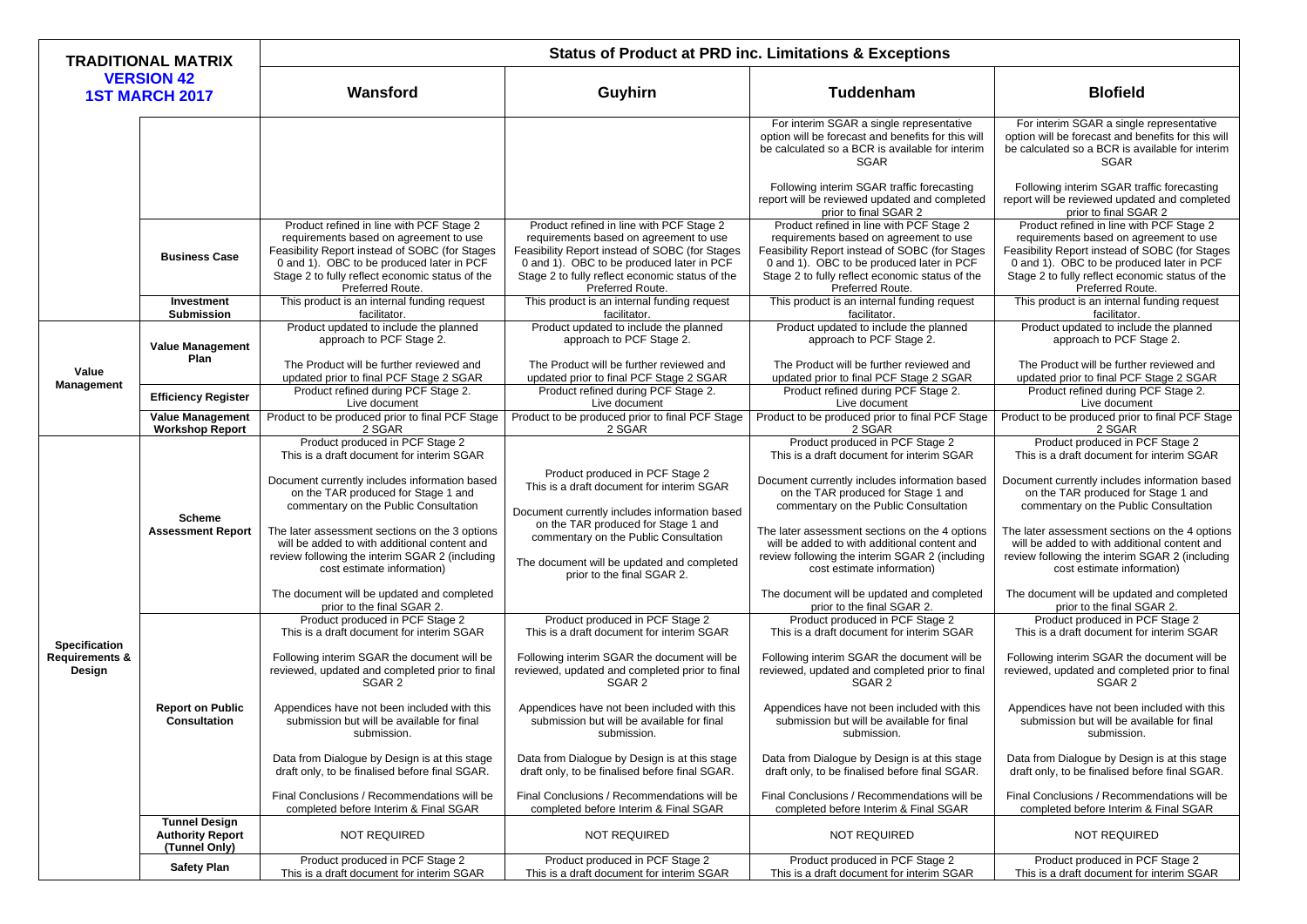| <b>VERSION 42</b><br>Guyhirn<br><b>Tuddenham</b><br>Wansford<br><b>1ST MARCH 2017</b>                                                                                                                                                                                                                                                                                                                                                                                                                                              | <b>Blofield</b>                                                                                                                                                |
|------------------------------------------------------------------------------------------------------------------------------------------------------------------------------------------------------------------------------------------------------------------------------------------------------------------------------------------------------------------------------------------------------------------------------------------------------------------------------------------------------------------------------------|----------------------------------------------------------------------------------------------------------------------------------------------------------------|
|                                                                                                                                                                                                                                                                                                                                                                                                                                                                                                                                    |                                                                                                                                                                |
| Following interim SGAR the safety plan will be<br>Following interim SGAR the safety plan will be<br>Following interim SGAR the safety plan will be<br>reviewed updated and completed prior to final<br>reviewed updated and completed prior to final<br>reviewed updated and completed prior to final<br>SGAR 2<br>SGAR 2<br>SGAR 2                                                                                                                                                                                                | Following interim SGAR the safety plan will be<br>reviewed updated and completed prior to final<br>SGAR <sub>2</sub>                                           |
| Client Scheme Requirements content to be<br>Client Scheme Requirements content to be<br>Client Scheme Requirements content to be<br>embedded in Product<br>embedded in Product<br>embedded in Product                                                                                                                                                                                                                                                                                                                              | Client Scheme Requirements content to be<br>embedded in Product                                                                                                |
| Product produced in PCF Stage 2<br>Product produced in PCF Stage 2<br>Product produced in PCF Stage 2<br>For interim SGAR the change request log has<br>For interim SGAR the change request log has<br>For interim SGAR the change request log has<br>been populated with a list of current early<br>been populated with a list of current early<br>been populated with a list of current early<br><b>Change Request</b><br>warnings as of the 25-05-2017<br>warnings as of the 25-05-2017<br>warnings as of the 25-05-2017<br>Log | Product produced in PCF Stage 2<br>For interim SGAR the change request log has<br>been populated with a list of current early<br>warnings as of the 25-05-2017 |
| For final PCF Stage 2 SGAR the early warning<br>For final PCF Stage 2 SGAR the early warning<br>For final PCF Stage 2 SGAR the early warning<br><b>Managing</b><br>log will be updated<br>log will be updated<br>log will be updated<br>Change<br>Product produced in PCF Stage 2<br>Product produced in PCF Stage 2                                                                                                                                                                                                               | For final PCF Stage 2 SGAR the early warning<br>log will be updated                                                                                            |
| Product produced in PCF Stage 2<br><b>Change Request</b><br><b>Template Completed</b><br><b>Template Completed</b><br><b>Template Completed</b><br>Form                                                                                                                                                                                                                                                                                                                                                                            | Product produced in PCF Stage 2<br><b>Template Completed</b>                                                                                                   |
| Product produced at the end of PCF Stage 2<br>Product produced at the end of PCF Stage 2<br>Product produced at the end of PCF Stage 2<br>Template has been prepared and will be<br>Template has been prepared and will be<br>Template has been prepared and will be<br><b>Exception Report</b><br>populated for final SGAR 2<br>populated for final SGAR 2<br>populated for final SGAR 2                                                                                                                                          | Product produced at the end of PCF Stage 2<br>Template has been prepared and will be<br>populated for final SGAR 2                                             |
| Product produced at the end of PCF Stage 2<br>Product produced at the end of PCF Stage 2<br>Product produced at the end of PCF Stage 2<br>Template has been prepared and will be<br>Template has been prepared and will be<br>Template has been prepared and will be<br><b>End of Stage Report</b><br>populated for final SGAR 2<br>populated for final SGAR 2<br>populated for final SGAR 2                                                                                                                                       | Product produced at the end of PCF Stage 2<br>Template has been prepared and will be<br>populated for final SGAR 2                                             |
| Product updated during PCF Stage 2. Live<br>Product updated during PCF Stage 2. Live<br>Product updated during PCF Stage 2. Live<br><b>Product Checklist</b><br>document<br>document<br>document                                                                                                                                                                                                                                                                                                                                   | Product updated during PCF Stage 2. Live<br>document                                                                                                           |
| Product updated during PCF Stage 2. Live<br>Product updated during PCF Stage 2. Live<br>Product updated during PCF Stage 2. Live<br><b>Project Management</b><br><b>Plan</b><br>document<br>document<br>document                                                                                                                                                                                                                                                                                                                   | Product updated during PCF Stage 2. Live<br>document                                                                                                           |
| Product refined during PCF Stage 2.<br>Product refined during PCF Stage 2.<br>Product refined during PCF Stage 2.<br><b>Project Schedule</b><br>Live document<br>Live document<br>Live document                                                                                                                                                                                                                                                                                                                                    | Product refined during PCF Stage 2.<br>Live document                                                                                                           |
| Product produced during PCF Stage 2. Live<br>Product produced during PCF Stage 2. Live<br>Product produced during PCF Stage 2. Live<br><b>Regular Reporting</b><br>document<br>document<br>document                                                                                                                                                                                                                                                                                                                                | Product produced during PCF Stage 2. Live<br>document                                                                                                          |
| Project<br><b>Stage Gate</b><br><b>Management</b><br><b>Assessment Review</b><br>Product produced at the end of PCF Stage 2<br>Product produced at the end of PCF Stage 2<br>Product produced at the end of PCF Stage 2<br><b>Certificate</b>                                                                                                                                                                                                                                                                                      | Product produced at the end of PCF Stage 2                                                                                                                     |
| Product updated during PCF Stage 2. Live<br>Product updated during PCF Stage 2. Live<br>Product updated during PCF Stage 2. Live<br><b>Lessons Learnt Log</b><br>document<br>document<br>document                                                                                                                                                                                                                                                                                                                                  | Product updated during PCF Stage 2. Live<br>document                                                                                                           |
| <b>Equality Impact</b><br>Product refined in line with PCF Stage 2<br>Product refined in line with PCF Stage 2<br>Product refined in line with PCF Stage 2<br><b>Assessment (EqIA)</b><br>requirements.<br>requirements.<br>requirements.<br><b>Screening, Analysis</b><br>Subject to final review and sign off<br>Subject to final review and sign off<br>Subject to final review and sign off<br>and Monitoring                                                                                                                  | Product refined in line with PCF Stage 2<br>requirements.<br>Subject to final review and sign off                                                              |
| Integrated<br>Product reviewed during PCF Stage 2.<br>Product reviewed during PCF Stage 2.<br>Product reviewed during PCF Stage 2.<br><b>Assurance and</b><br>Live document<br>Live document<br>Live document<br><b>Approvals Plan</b>                                                                                                                                                                                                                                                                                             | Product reviewed during PCF Stage 2.<br>Live document                                                                                                          |
| <b>Project Level</b><br>Product to be produced by end of PCF Stage 2<br>Product to be produced by end of PCF Stage 2<br>Product to be produced by end of PCF Stage 2<br><b>Procurement</b><br><b>Procurement</b><br>to inform route to deliver PCF Stage 3 onwards<br>to inform route to deliver PCF Stage 3 onwards<br>to inform route to deliver PCF Stage 3 onwards<br><b>Strategy</b>                                                                                                                                          | Product to be produced by end of PCF Stage 2<br>to inform route to deliver PCF Stage 3 onwards                                                                 |
| Product produced at the end of PCF Stage 2<br>Product produced at the end of PCF Stage 2<br>Product produced at the end of PCF Stage 2<br><b>Pre-construction</b><br>Template has been prepared and will be<br>Template has been prepared and will be<br>Template has been prepared and will be<br><b>Information</b><br>populated for final SGAR 2<br>populated for final SGAR 2<br>populated for final SGAR 2                                                                                                                    | Product produced at the end of PCF Stage 2<br>Template has been prepared and will be<br>populated for final SGAR 2                                             |
| <b>F10 Notification of</b><br><b>COMPLETE</b><br><b>COMPLETE</b><br><b>COMPLETE</b><br><b>Construction Project</b>                                                                                                                                                                                                                                                                                                                                                                                                                 | <b>COMPLETE</b>                                                                                                                                                |
| <b>Health &amp; Safety</b><br>Product produced at the end of PCF Stage 2<br>Product produced at the end of PCF Stage 2<br>Product produced at the end of PCF Stage 2<br>Template has been prepared and will be<br>Template has been prepared and will be<br><b>Health &amp; Safety File</b><br>Template has been prepared and will be<br>populated for final SGAR 2<br>populated for final SGAR 2<br>populated for final SGAR 2                                                                                                    | Product produced at the end of PCF Stage 2<br>Template has been prepared and will be<br>populated for final SGAR 2                                             |
| Product produced at the end of PCF Stage 2<br>Product produced at the end of PCF Stage 2<br>Product produced at the end of PCF Stage 2<br><b>Maintenance and</b><br><b>Repair Strategy</b><br>Template has been prepared and will be<br>Template has been prepared and will be<br>Template has been prepared and will be<br>populated for final SGAR 2<br>populated for final SGAR 2<br><b>Statement</b><br>populated for final SGAR 2                                                                                             | Product produced at the end of PCF Stage 2<br>Template has been prepared and will be<br>populated for final SGAR 2                                             |
| Product produced in line with PCF Stage 2<br>Product produced in line with PCF Stage 2<br><b>Preliminary Sources</b><br><b>COMPLETE</b><br><b>PTS Approvals</b><br>requirements.<br>requirements.<br><b>Study</b><br>Subject to final review and sign off following<br>Subject to final review and sign off following                                                                                                                                                                                                              | Product produced in line with PCF Stage 2<br>requirements.<br>Subject to final review and sign off following                                                   |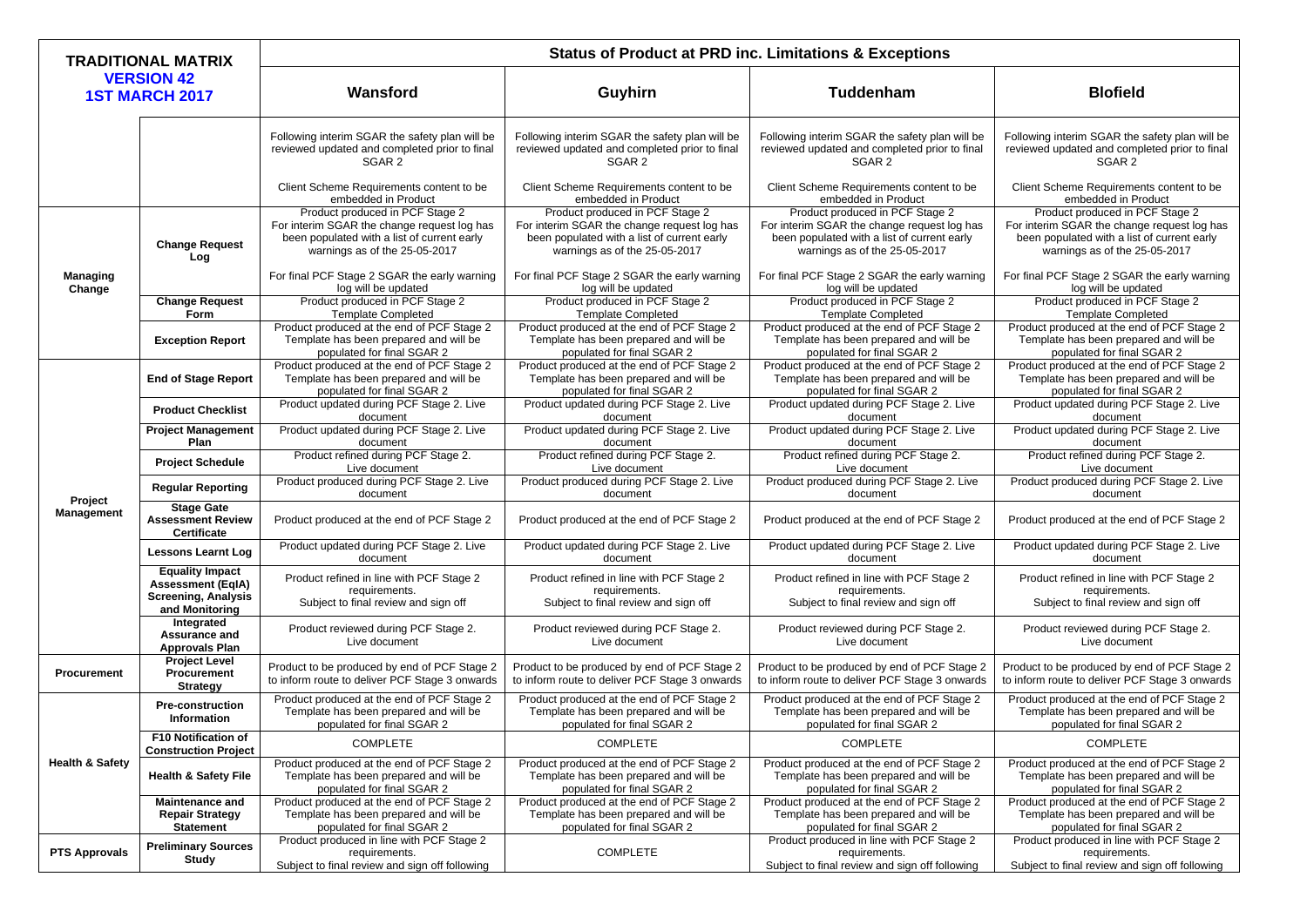| <b>TRADITIONAL MATRIX</b><br><b>VERSION 42</b><br><b>1ST MARCH 2017</b> |                                                                                                                                                  | <b>Status of Product at PRD inc. Limitations &amp; Exceptions</b>                                                                                                                                                                                                                                |                                                                                                                                                                                                                                                                                                  |                                                                                                                                                                                                                                                                                                  |                                                                                                                                                                                                                                                                                                  |  |
|-------------------------------------------------------------------------|--------------------------------------------------------------------------------------------------------------------------------------------------|--------------------------------------------------------------------------------------------------------------------------------------------------------------------------------------------------------------------------------------------------------------------------------------------------|--------------------------------------------------------------------------------------------------------------------------------------------------------------------------------------------------------------------------------------------------------------------------------------------------|--------------------------------------------------------------------------------------------------------------------------------------------------------------------------------------------------------------------------------------------------------------------------------------------------|--------------------------------------------------------------------------------------------------------------------------------------------------------------------------------------------------------------------------------------------------------------------------------------------------|--|
|                                                                         |                                                                                                                                                  | Wansford                                                                                                                                                                                                                                                                                         | Guyhirn                                                                                                                                                                                                                                                                                          | <b>Tuddenham</b>                                                                                                                                                                                                                                                                                 | <b>Blofield</b>                                                                                                                                                                                                                                                                                  |  |
|                                                                         |                                                                                                                                                  | PRD and any amendments to the design                                                                                                                                                                                                                                                             |                                                                                                                                                                                                                                                                                                  | PRD and any amendments to the design                                                                                                                                                                                                                                                             | PRD and any amendments to the design                                                                                                                                                                                                                                                             |  |
| <b>Public</b><br><b>Consultation</b>                                    | <b>Public Consultation</b><br>Leaflet                                                                                                            | <b>COMPLETE</b>                                                                                                                                                                                                                                                                                  | <b>COMPLETE</b>                                                                                                                                                                                                                                                                                  | <b>COMPLETE</b>                                                                                                                                                                                                                                                                                  | <b>COMPLETE</b>                                                                                                                                                                                                                                                                                  |  |
|                                                                         | <b>Public Consultation</b><br><b>Publicity Checklist</b>                                                                                         | <b>COMPLETE</b>                                                                                                                                                                                                                                                                                  | <b>COMPLETE</b>                                                                                                                                                                                                                                                                                  | <b>COMPLETE</b>                                                                                                                                                                                                                                                                                  | <b>COMPLETE</b>                                                                                                                                                                                                                                                                                  |  |
|                                                                         | <b>Public Consultation</b><br><b>Exhibition Checklist</b>                                                                                        | <b>COMPLETE</b>                                                                                                                                                                                                                                                                                  | <b>COMPLETE</b>                                                                                                                                                                                                                                                                                  | <b>COMPLETE</b>                                                                                                                                                                                                                                                                                  | <b>COMPLETE</b>                                                                                                                                                                                                                                                                                  |  |
|                                                                         | <b>Statement of</b><br><b>Results of Public</b><br><b>Consultation</b><br><b>Checklist</b>                                                       | Product produced in line with PCF Stage 2<br>requirements.<br>Skeleton document issued and will be<br>completed once Preferred route decision is<br>made                                                                                                                                         | Product produced in line with PCF Stage 2<br>requirements.<br>Skeleton document issued and will be<br>completed once Preferred route decision is<br>made                                                                                                                                         | Product produced in line with PCF Stage 2<br>requirements.<br>Skeleton document issued and will be<br>completed once Preferred route decision is<br>made                                                                                                                                         | Product produced in line with PCF Stage 2<br>requirements.<br>Skeleton document issued and will be<br>completed once Preferred route decision is<br>made                                                                                                                                         |  |
|                                                                         | <b>Route Protection -</b><br><b>Notification of</b><br>Development /<br>Safeguarding                                                             | Product produced in line with PCF Stage 2<br>requirements.<br>To be completed on determination of preferred<br>route                                                                                                                                                                             | Product produced in line with PCF Stage 2<br>requirements.<br>To be completed on determination of preferred<br>route                                                                                                                                                                             | Product produced in line with PCF Stage 2<br>requirements.<br>To be completed on determination of preferred<br>route                                                                                                                                                                             | Product produced in line with PCF Stage 2<br>requirements.<br>To be completed on determination of preferred<br>route                                                                                                                                                                             |  |
|                                                                         | <b>Section 85 Notice</b>                                                                                                                         | Product produced in line with PCF Stage 2<br>requirements.<br>To be completed on determination of preferred<br>route                                                                                                                                                                             | Product produced in line with PCF Stage 2<br>requirements.<br>To be completed on determination of preferred<br>route                                                                                                                                                                             | Product produced in line with PCF Stage 2<br>requirements.<br>To be completed on determination of preferred<br>route                                                                                                                                                                             | Product produced in line with PCF Stage 2<br>requirements.<br>To be completed on determination of preferred<br>route                                                                                                                                                                             |  |
|                                                                         | <b>Land - Gaining</b><br><b>Access For Surveys</b>                                                                                               | NOT REQUIRED - Scheme Progressing<br>through Planning Act                                                                                                                                                                                                                                        | NOT REQUIRED - Scheme Progressing<br>through Planning Act                                                                                                                                                                                                                                        | NOT REQUIRED - Scheme Progressing<br>through Planning Act                                                                                                                                                                                                                                        | NOT REQUIRED - Scheme Progressing<br>through Planning Act                                                                                                                                                                                                                                        |  |
| <b>Orders</b><br>(Highways Act<br>1980)                                 | <b>Planning Statement</b>                                                                                                                        | NOT REQUIRED - Scheme Progressing<br>through Planning Act                                                                                                                                                                                                                                        | NOT REQUIRED - Scheme Progressing<br>through Planning Act                                                                                                                                                                                                                                        | NOT REQUIRED - Scheme Progressing<br>through Planning Act                                                                                                                                                                                                                                        | NOT REQUIRED - Scheme Progressing<br>through Planning Act                                                                                                                                                                                                                                        |  |
|                                                                         | Information and<br><b>Justification to</b><br>support Compulsory<br><b>Purchase</b>                                                              | NOT REQUIRED - Scheme Progressing<br>through Planning Act                                                                                                                                                                                                                                        | NOT REQUIRED - Scheme Progressing<br>through Planning Act                                                                                                                                                                                                                                        | NOT REQUIRED - Scheme Progressing<br>through Planning Act                                                                                                                                                                                                                                        | NOT REQUIRED - Scheme Progressing<br>through Planning Act                                                                                                                                                                                                                                        |  |
| <b>Orders (Planning</b><br>Act 2008)                                    | <b>DCO Application -</b><br><b>Land Referencing &amp;</b><br><b>Book of Reference</b>                                                            | Product refined in line with PCF Stage 2<br>requirements.<br>For Interim SGAR the book of reference has<br>been presented as a landownership list based<br>on an area which covers the wider area of the<br>options still under consideration<br>The current book of reference is not a complete | Product refined in line with PCF Stage 2<br>requirements.<br>For Interim SGAR the book of reference has<br>been presented as a landownership list based<br>on an area which covers the wider area of the<br>options still under consideration<br>The current book of reference is not a complete | Product refined in line with PCF Stage 2<br>requirements.<br>For Interim SGAR the book of reference has<br>been presented as a landownership list based<br>on an area which covers the wider area of the<br>options still under consideration<br>The current book of reference is not a complete | Product refined in line with PCF Stage 2<br>requirements.<br>For Interim SGAR the book of reference has<br>been presented as a landownership list based<br>on an area which covers the wider area of the<br>options still under consideration<br>The current book of reference is not a complete |  |
|                                                                         |                                                                                                                                                  | record of landownership and is based on details<br>from land registry only at this stage<br>The ownership list can be refined once the<br>preferred route has been determined prior to<br>the end of PCF Stage 2                                                                                 | record of landownership and is based on details<br>from land registry only at this stage<br>The ownership list can be refined once the<br>preferred route has been determined prior to<br>the end of PCF Stage 2                                                                                 | record of landownership and is based on details<br>from land registry only at this stage<br>The ownership list can be refined once the<br>preferred route has been determined prior to<br>the end of PCF Stage 2                                                                                 | record of landownership and is based on details<br>from land registry only at this stage<br>The ownership list can be refined once the<br>preferred route has been determined prior to<br>the end of PCF Stage 2                                                                                 |  |
|                                                                         | <b>Land - Gaining</b>                                                                                                                            | Product refined during PCF Stage 2.                                                                                                                                                                                                                                                              | Product refined during PCF Stage 2.                                                                                                                                                                                                                                                              | Product refined during PCF Stage 2.                                                                                                                                                                                                                                                              | Product refined during PCF Stage 2.                                                                                                                                                                                                                                                              |  |
|                                                                         | <b>Access For Surveys</b><br><b>DCO Application -</b><br><b>Planning Statement</b><br>& National Policy<br><b>Statement</b><br><b>Accordance</b> | Live document<br>Product produced at the end of PCF Stage 2<br>Template has been prepared and will be<br>populated for final SGAR 2                                                                                                                                                              | Live document<br>Product produced at the end of PCF Stage 2<br>Template has been prepared and will be<br>populated for final SGAR 2                                                                                                                                                              | Live document<br>Product produced at the end of PCF Stage 2<br>Template has been prepared and will be<br>populated for final SGAR 2                                                                                                                                                              | Live document<br>Product produced at the end of PCF Stage 2<br>Template has been prepared and will be<br>populated for final SGAR 2                                                                                                                                                              |  |
| <b>Standards &amp;</b><br><b>Specification</b>                          | <b>Departures from</b><br><b>Standards Checklist</b>                                                                                             | Product produced during PCF Stage 2.<br>Live document                                                                                                                                                                                                                                            | Product produced during PCF Stage 2.<br>Live document                                                                                                                                                                                                                                            | Product produced during PCF Stage 2.<br>Live document                                                                                                                                                                                                                                            | Product produced during PCF Stage 2.<br>Live document                                                                                                                                                                                                                                            |  |
|                                                                         | Implementation<br><b>Report For New</b><br><b>Standards</b>                                                                                      | Product produced during PCF Stage 2.<br>Live document                                                                                                                                                                                                                                            | Product produced during PCF Stage 2.<br>Live document                                                                                                                                                                                                                                            | Product produced during PCF Stage 2.<br>Live document                                                                                                                                                                                                                                            | Product produced during PCF Stage 2.<br>Live document                                                                                                                                                                                                                                            |  |
| <b>Communications</b>                                                   | <b>Communication</b><br><b>Planning for Major</b><br><b>Projects</b>                                                                             | Product updated in line with PCF Stage 2<br>requirements.<br>Subject to final review and sign off                                                                                                                                                                                                | Product updated in line with PCF Stage 2<br>requirements.<br>Subject to final review and sign off                                                                                                                                                                                                | Product updated in line with PCF Stage 2<br>requirements.<br>Subject to final review and sign off                                                                                                                                                                                                | Product updated in line with PCF Stage 2<br>requirements.<br>Subject to final review and sign off                                                                                                                                                                                                |  |
| <b>Works</b><br><b>Procurement</b>                                      | <b>Statutory</b><br><b>Undertakers</b>                                                                                                           | Product refined during PCF Stage 2.<br>Live document                                                                                                                                                                                                                                             | Product refined during PCF Stage 2.<br>Live document                                                                                                                                                                                                                                             | Product refined during PCF Stage 2.<br>Live document                                                                                                                                                                                                                                             | Product refined during PCF Stage 2.<br>Live document                                                                                                                                                                                                                                             |  |